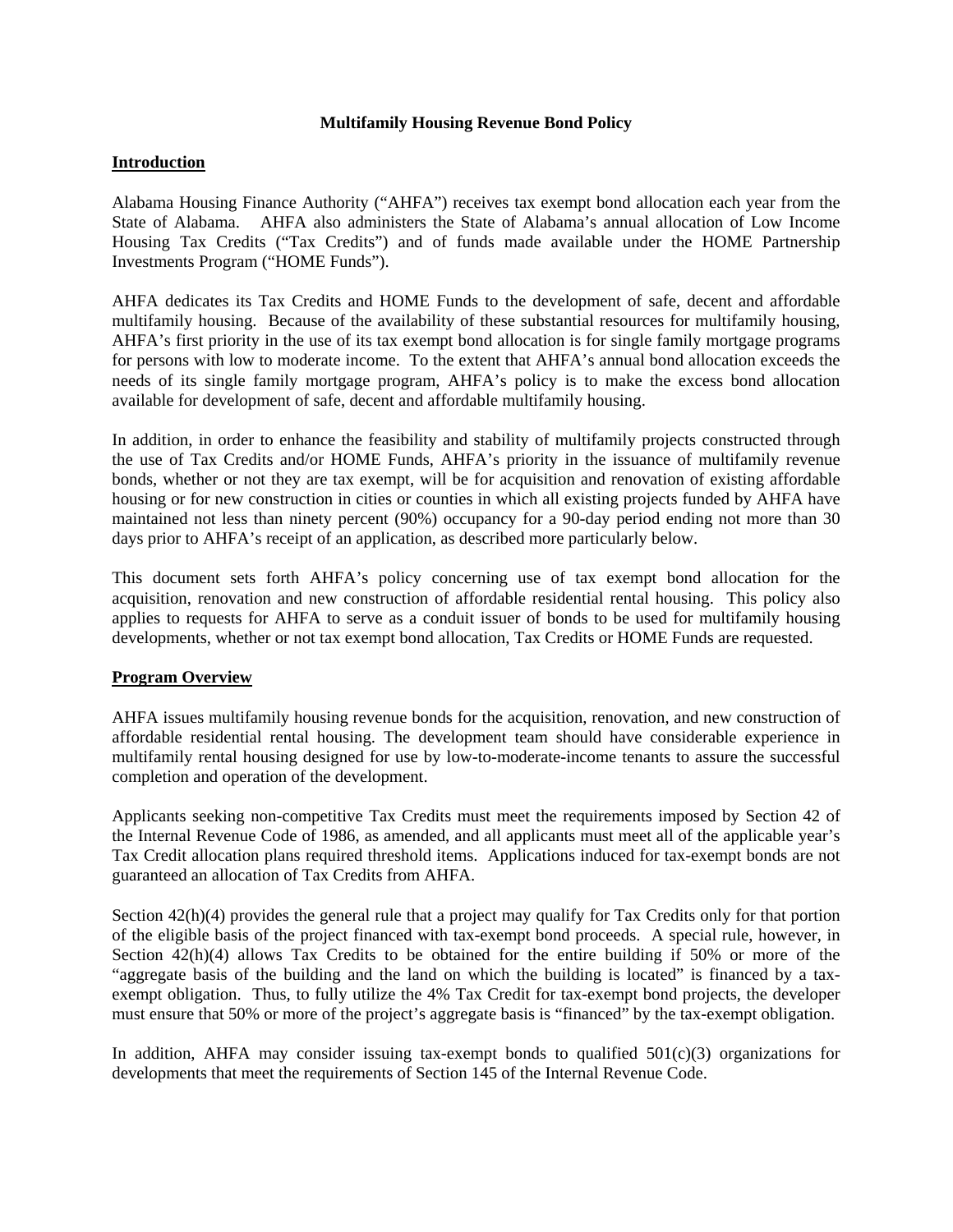AHFA reserves the right to modify, suspend or amend the Multifamily Housing Revenue Bond Program at any time, with or without further notice. All costs incurred in the application or development process are the sole responsibility of the applicant. AHFA in its sole discretion may impose additional conditions, restrictions, and requirements.

# **Bond Allocation**

In order to qualify for a tax-exempt bond volume cap allocation, an applicant must (i) demonstrate that the proposed project has been induced by AHFA pursuant to an approved inducement resolution and (ii) present either a signed commitment for credit enhancement meeting the ratings requirement set forth below or a signed commitment by an accredited investor to purchase the bonds. Volume cap allocations will be awarded by AHFA on a first-come first-served basis, determined by time of receipt by AHFA of written confirmation that the conditions in this paragraph have been met. If at the time AHFA receives such confirmation, the available volume cap for such calendar year is less than the amount of volume cap requested, then the request will be denied and the applicant must reapply in the following calendar year. Upon approval by AHFA of a tax-exempt bond volume cap allocation, a commitment fee is due from the applicant in an amount equal to the greater of (a) one percent (1%) of the amount of bond allocation requested, or (b) \$75,000. AHFA, owner, lender, and credit provider must then execute a Commitment Agreement. This commits to bond allocation (subject to expiration, as described herein) and permits bond counsel and AHFA's counsel to commence legal work at the applicant's expense, regardless of whether the bonds are ever actually issued.

## **Developer Cap**

No bond allocation shall be issued to any applicant or related entities exceeding \$10,000,000.00 in any calendar year. All commitments of bond allocation will be for a specific development or a specific site. Unless bonds are issued, all commitments of bond allocations shall expire on the earlier of December 1 of the year the Commitment Agreement is signed or the termination date set forth in the Commitment Agreement.

## **Application Process**

An application for issuance of multifamily housing revenue bonds must be submitted to AHFA to be considered for an inducement resolution. Upon request, AHFA will provide an application with instructions.

## *Location and Types of Projects*

AHFA will accept applications for acquisition/rehabilitation projects throughout the State of Alabama.

AHFA will accept applications for new construction projects in a city or county in which AHFA has previously funded a multifamily bond, Tax Credit, HOME, or Tax Credit/HOME new construction project only when the project funded previously has been placed in service and has maintained not less than ninety percent (90%) occupancy for a ninety (90) day period ending not more than 30 days prior to the date of application; provided, however, that AHFA may consider an exception to this limitation for proposed new construction that (a) is located within Baldwin, Jefferson, Madison, Mobile, Montgomery, Shelby, St. Clair or Tuscaloosa Counties, (b) is not within a 3-mile radius of any project funded previously by AHFA that has not maintained at least ninety percent (90%) occupancy for a ninety (90) day period ending not more than thirty (30) days prior to the date of the application, and (c) does not adversely impact, or add to a concentration of, existing multifamily housing or previously funded projects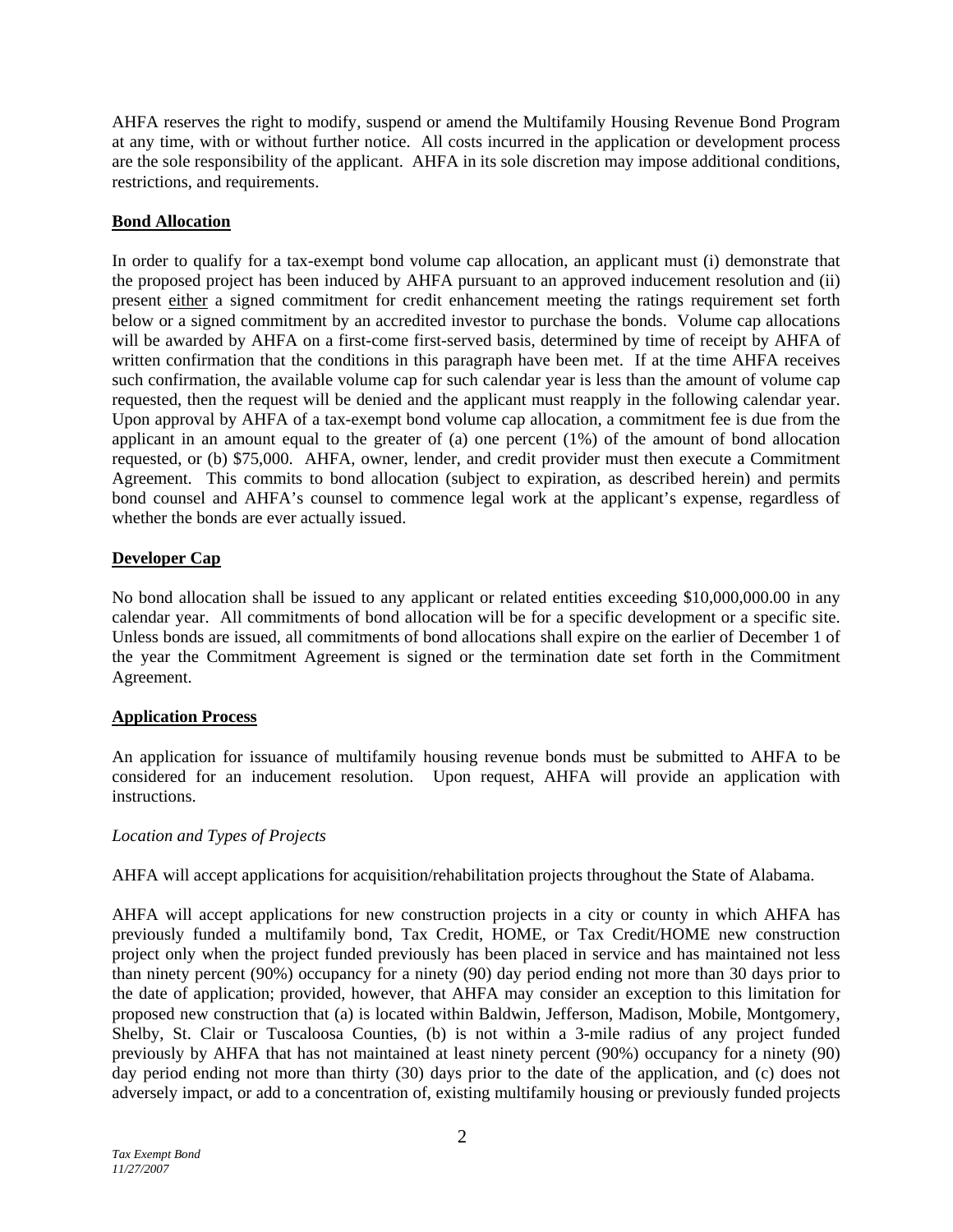in the proposed development locale. The applicant must provide a market study, in form acceptable to AHFA, demonstrating an adequate market for the proposed units. If AHFA does not agree with applicant's market study or feels that the proposed project would adversely impact existing projects or create excessive concentration, AHFA reserves the right to obtain, at the applicant's expense after prior notice, a market study or other information from an independent consultant for AHFA's consideration in resolving the matter.

## *Inducement Resolution*

AHFA will accept applications for an inducement resolution on or before February 1, May 1, August 1 and November 1 of each year. A complete application must be submitted to be considered for inducement at AHFA's next scheduled Board meeting. A non-refundable application fee of \$2,000.00 in the form of a cashier's check or money order made payable to AHFA must be submitted with the completed application.

If AHFA determines that the application is complete and satisfactorily meets the requirements to issue bonds, the request may be submitted to the Board of Directors of AHFA for consideration of an inducement resolution.

Approval of the inducement resolution offers no assurance that tax-exempt bond volume cap allocation is or will be available to enable AHFA to issue bonds that are tax exempt to finance the project. Should it be determined that bonds can be issued (subject to final consideration by AHFA's Board of Directors) expenses the applicant incurs in connection with the issue(s) may qualify as eligible bond costs, subject to applicable federal law.

The inducement resolution will expire on the earlier of twelve months from its date of approval or expiration of applicable bond allocation. Prior to the expiration of an inducement resolution and upon payment to AHFA of a \$500.00 renewal fee, an extension may be requested. AHFA's policy is to permit one extension for good cause for a period of up to seven months.

## *Bond Resolution*

Not less than thirty (30) days prior to the date of the AHFA board meeting at which a bond resolution is proposed to be considered, AHFA must have received (1) evidence that the proposed project has been induced by AHFA pursuant to an approved inducement resolution, (2) a fully executed Commitment Agreement in a form satisfactory to AHFA, and (3) payment of the commitment fee described above. In addition, AHFA's final consideration of a bond resolution to issue bonds is subject to (1) determination by the AHFA regarding the eligibility of the project for Tax Credits (if applicable), (2) the form and source of credit enhancement relative to the bonds, (3) payment of all applicable fees, and (4) financing documents to be approved in bond resolution in substantially final form satisfactory to AHFA.

In addition to other requirements, AHFA reserves the right to approve in its sole discretion any proposed transaction structure for the issuance of multifamily housing revenue bonds and the forms of all financing documents.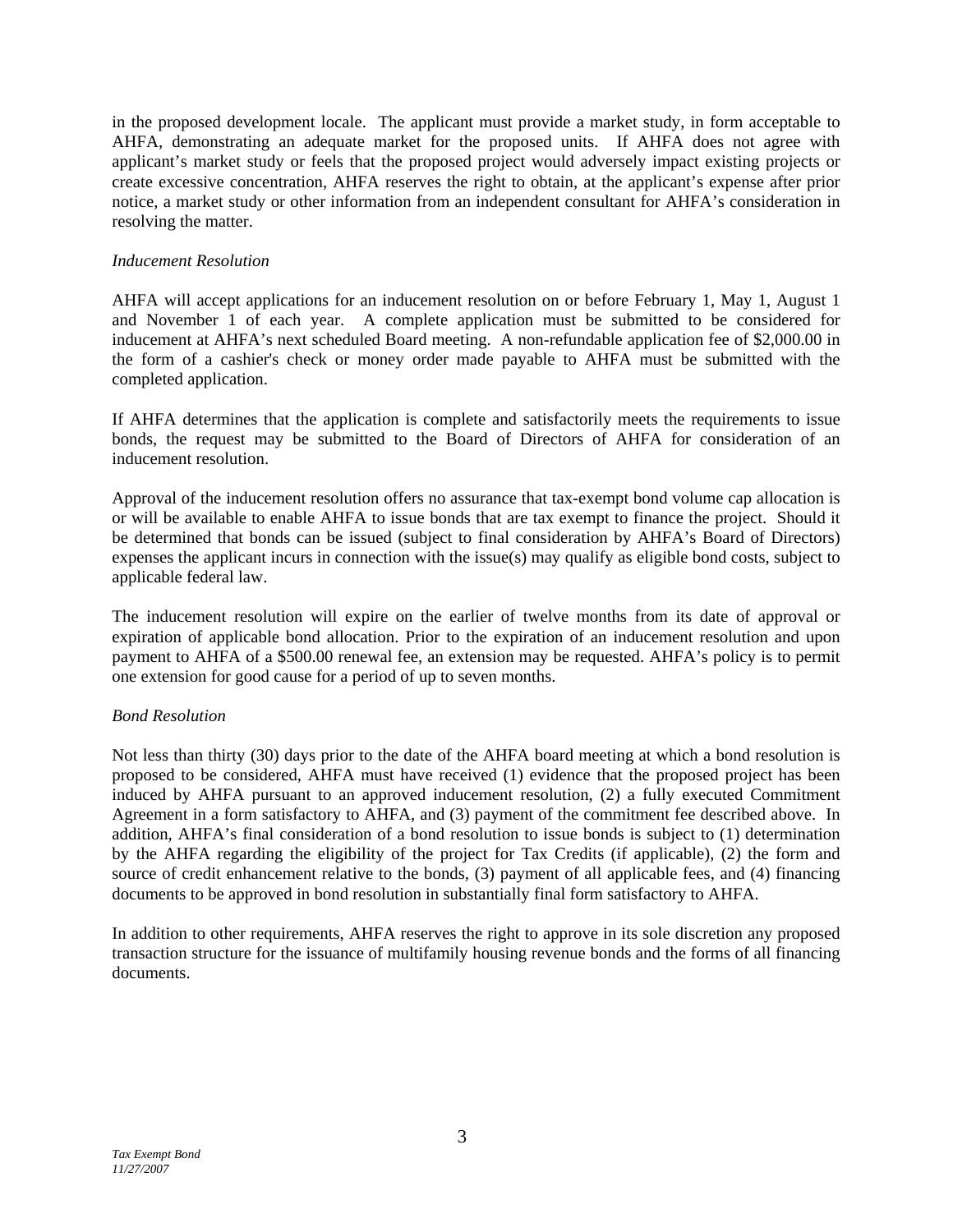## *Administrative Fee*

AHFA's agreement to issue bonds for any project is contingent upon the owner's payment of an administration fee equal to one eighth of one percent (0.125%) of the outstanding balance of the Bonds, due and payable in advance on the closing date and the first day of each October. Satisfactory arrangements for payment of the Administration Fee is a condition of the AHFA's financing.

## *Special Requirements for Tax Credits*

For projects receiving Tax Credits, within 10 days of the issuance of the Tax Credit reservation, the applicant must remit a cashier's check or certified funds in an amount equal to ten percent (10%) of the first year Tax Credit allocation.

## **Credit Enhancement**

The credit enhancement must be sufficient to enable the bonds to obtain a rating of A or higher from Moody's, S&P or Fitch. If the bonds do not receive a rating of A or higher, the bonds may only be sold to a single "accredited investor" (as such term is defined in Reg. D of the SEC) which signs an investment letter that is acceptable to the AHFA in its sole discretion, and the bonds shall provide that such bonds shall only be transferred in accordance with the investment letter.

## **Project Requirements**

## *Occupancy Requirements for All Projects*

A "qualified residential rental project" as defined by Section 142 of the Internal Revenue Code must remain in compliance with the applicable set aside test throughout the "qualified project period" as defined by Section 142 of the Internal Revenue Code. A failure to do so can result in the retroactive taxability of the project bonds back to their issue date, as well as recapture of any four percent (4%) Tax Credits.

At all times during the qualified project period, the project must meet one of the following set-aside tests:

- (a) 20/50 percent test Twenty (20) percent or more of the residential units in the project must be occupied by and rent restricted to individuals whose income is 50 percent or less of the area median income adjusted for household size; or
- (b) 40/60 percent test Forty (40) percent or more of the residential units in the project must be occupied by and rent restricted to individuals whose income is 60 percent or less of the area median gross income, adjusted for households size.

## *Physical Requirements for All Projects*

A residential rental project must consist of units containing complete living facilities and which are available to the general public. Complete facilities provide separate space for living, sleeping, eating, cooking, and sanitation.

Residential rental projects must be on a single site or contiguous sites. Sites may be considered contiguous if separated only by one neighborhood street. Intermediate care facilities, group homes, and congregate care facilities are not allowed.